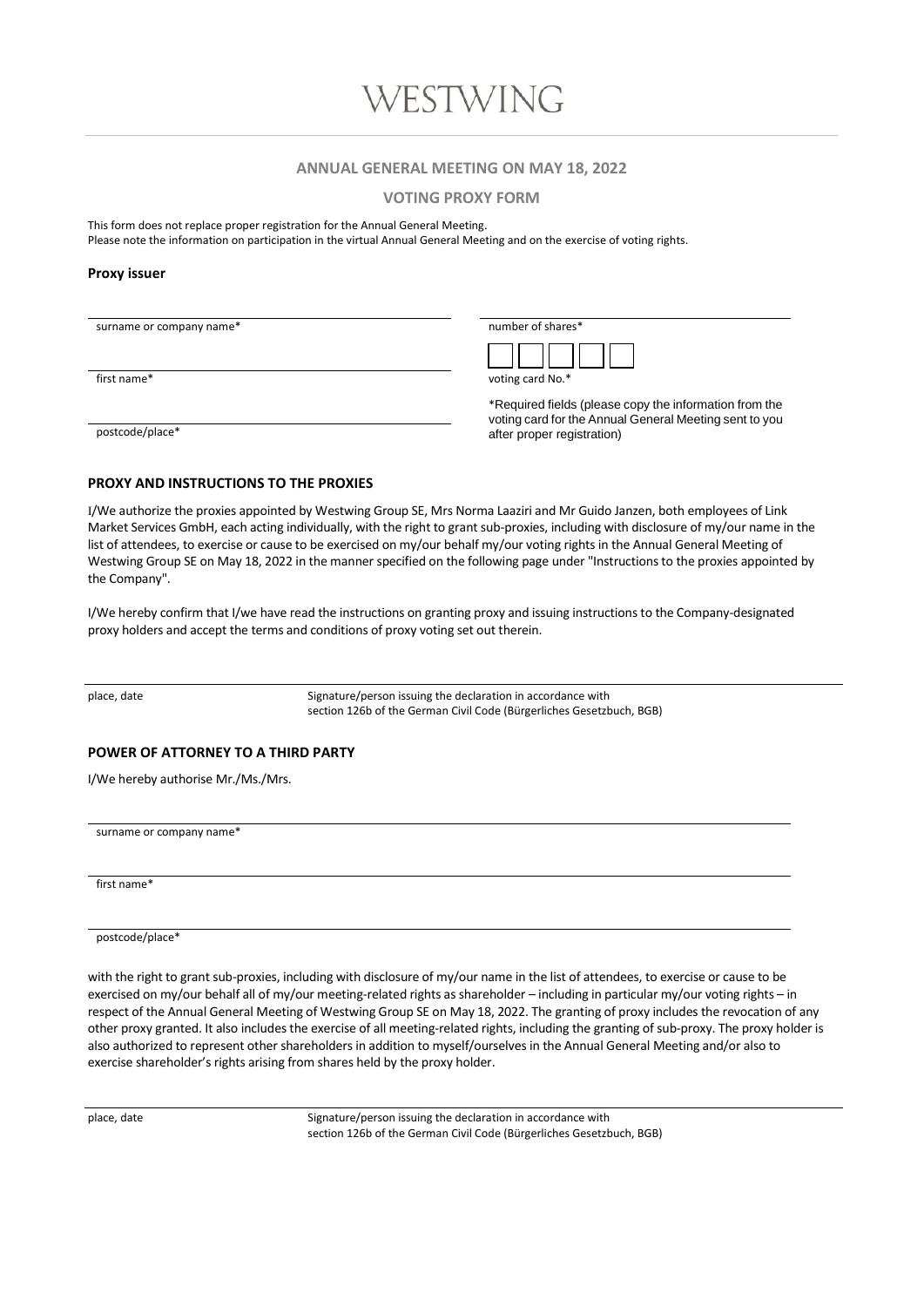# **INSTRUCTIONS TO THE PROXIES NOMINATED BY THE COMPANY**

Instructions relate to the proposals by the Management Board and/or Supervisory Board as published in the federal gazette, if and to the extent that instructions are not given on counter-motions and/or election proposals by shareholders.

| Agenda item |                                                                                                                                                                                                                                                                                                                               | Yes | No     | Abst. |
|-------------|-------------------------------------------------------------------------------------------------------------------------------------------------------------------------------------------------------------------------------------------------------------------------------------------------------------------------------|-----|--------|-------|
| 2.          | Resolution on discharge of the members of the Management Board<br>for the 2021 fiscal year                                                                                                                                                                                                                                    | П   | П      |       |
| 3.          | Resolution on discharge of the members of the Supervisory Board<br>for the 2021 fiscal year                                                                                                                                                                                                                                   | П   | П      |       |
| 4.          | Resolution on the appointment of the auditors for the audit of the annual financial<br>statements and consolidated financial statements and for any audit review of the<br>condensed financial statements and the interim management report, as well as for<br>any audit review of additional interim financial information   |     |        |       |
| 5.          | Resolution on the approval of the remuneration report for the 2021 fiscal year<br>prepared and audited in accordance with section 162 German Stock Corporation Act<br>(AktG)                                                                                                                                                  | П   | П      |       |
| 6.          | Resolution on the adjustment of the compensation of the Supervisory Board together<br>with the amendment of section 15 of the Articles of Association and resolution on the<br>compensation system for the members of the Supervisory Board                                                                                   | П   | П      |       |
| 7.          | Resolution on the cancellation of the existing Authorized Capital 2018/V and creation<br>of new Authorized Capital 2022/I with exclusion of subscription rights for the purpose<br>of satisfying share purchase rights (call options) issued by the Company and the<br>corresponding amendment of the Articles of Association | П   |        |       |
| 8.          | Resolution on cancellation of the existing Authorized Capital 2018/VI and creation of<br>new Authorized Capital 2022/II with the authorization to exclude the subscription<br>rights and the corresponding amendment of the Articles of Association                                                                           | П   | $\Box$ |       |
| 9.          | Resolution on the approval of a Profit and Loss Transfer Agreement with Westwing<br><b>Bitterfeld Logistics GmbH</b>                                                                                                                                                                                                          | П   | П      |       |
| 10.         | Resolution on the approval of a Profit and Loss Transfer Agreement with Westwing<br>Delivery Service GmbH                                                                                                                                                                                                                     |     |        |       |
| 11.         | Elections to the Supervisory Board                                                                                                                                                                                                                                                                                            |     |        |       |

In case the Company has received counter-motions and nominations proposed by shareholders until May 3, 2022, 24:00 hours (CEST), such counter-motions and nominations will be accessible at the Internet address https://ir.westwing.com/agm according to applicable law.

|                             | <b>Nein</b> | Enth. |                             | ιа | Nein | Enth. |
|-----------------------------|-------------|-------|-----------------------------|----|------|-------|
| counter motion/nomination A |             |       | counter motion/nomination D |    |      |       |
| counter motion/nomination B |             |       | counter motion/nomination E |    |      |       |
| counter motion/nomination C |             |       | counter motion/nomination F |    |      |       |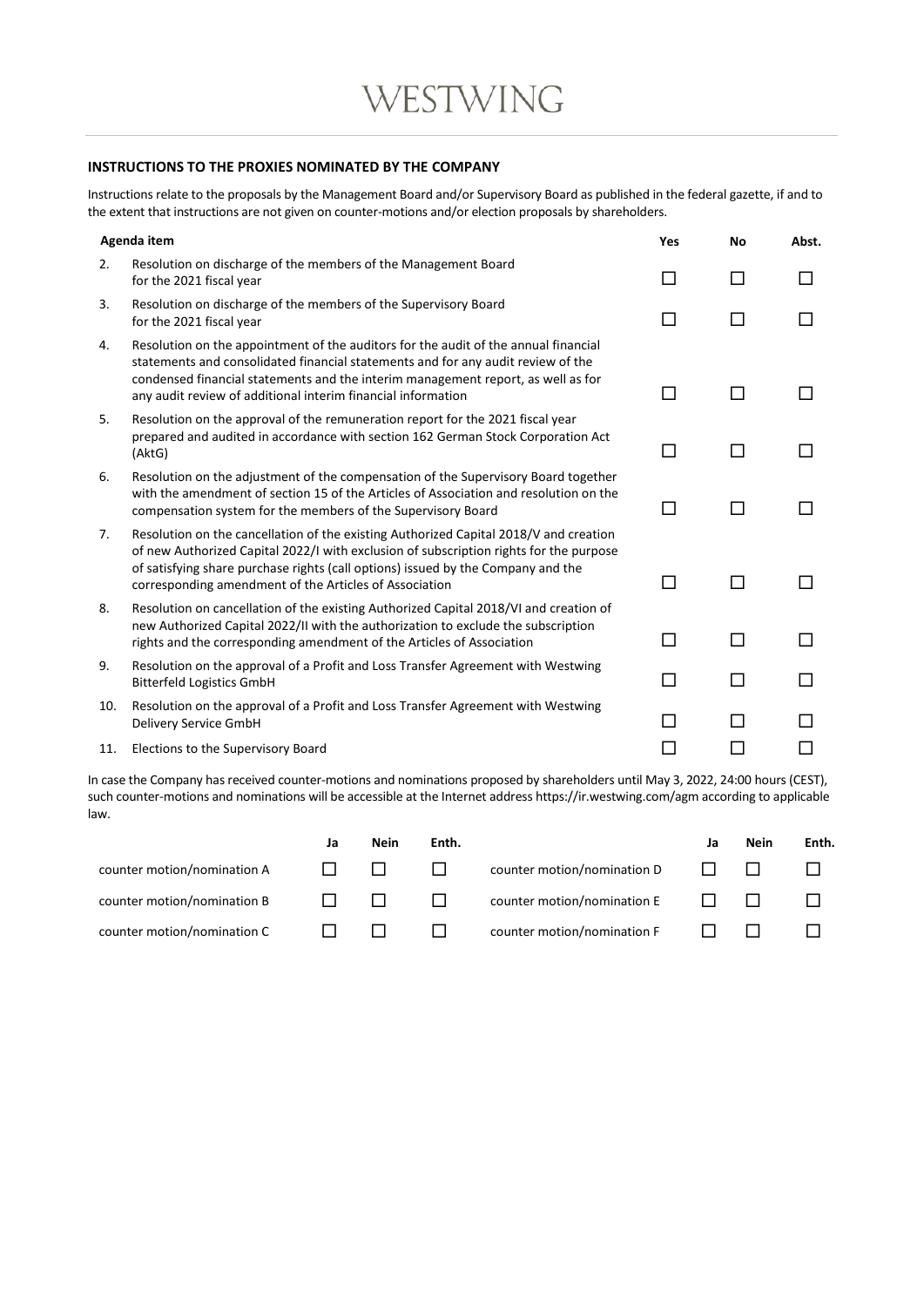## **FURTHER INFORMATION AND NOTES FOR PARTICIPATION IN THE VIRTUAL ANNUAL GENERAL MEETING**

The virtual Annual General Meeting will be broadcast live in picture and sound on the Internet via the AGM portal on May, 18 2022, starting at 9:00 a.m. (CEST) (https://ir.westwing.com/agm). The personal access data required to follow the entire Annual General Meeting via the AGM portal will be sent to duly registered shareholders or their proxies together with their voting card without being requested to do so. The live stream does not enable participation in the Annual General Meeting within the meaning of section 118 (1) sentence 2 AktG.

## **NOTES ON GRANTING POWER OF ATTORNEY AND ISSUING INSTRUCTIONS TO THE PROXY HOLDERS APPOINTED BY THE COMPANY**

To exercise your voting rights, you may authorise the proxies appointed by the Company and bound by instructions, Mrs. Norma Laaziri and Mr. Guido Janzen, both employees of Link Market Services GmbH, Munich, - each individually. The proxies are only authorised to vote by your power of attorney insofar as you have given them express instructions on the individual resolution proposals of the management on the agenda items. The proxies are obliged to vote in accordance with your instructions on the proposed resolutions of the administration published with the agenda in the Federal Gazette. This shall also apply to proposals of the Management Board and/or the Supervisory Board published later pursuant to section 124 para. 3 of the German Stock Corporation Act or by shareholders in the case of section 124 para. 1 of the German Stock Corporation Act or to proposals made available pursuant to Article 56 sentences 2 and 3 SE-Reg, section 50 para. 2 SEAG, sections 126, 127 of the German Stock Corporation Act.

The following options are available to you for authorising the proxies appointed by the Company using this form as well as via the password-protected AGM portal at https://ir.westwing.com/agm.

## **Submitting Authorization and Instructions to the proxies appointed by the Company**

You can use this form to authorise the above-mentioned proxies appointed by the Company. Instruct them how to exercise your voting rights on the resolutions proposed by the administration. Then send your completed form together with the voting card or by stating your voting card number directly to one of the contact options below:

by post to: **Westwing Group SE** or by e-mail to: **inhaberaktien@linkmarketservices.de c/o Link Market Services GmbH Landshuter Allee 10 80637 Munich Germany**

In addition, it is also possible to authorize and instruct the proxies appointed by the Company via the password-protected AGM portal at https://ir.westwing.com/agm. You will receive the access data required for the password-protected AGM portal with your voting card.

## **Voting by other proxies**

You can authorise a third party with this form. Please fill in the authorisation form above and send it together with your voting card or your voting card number by May 17, 2022, 24:00 hours (CEST), to the following address:

by post to: **Westwing Group SE** or by e-mail to: **inhaberaktien@linkmarketservices.de c/o Link Market Services GmbH Landshuter Allee 10 80637 Munich Germany**

Alternatively, you can also grant the proxy until the start of voting at the virtual Annual General Meeting on May 18, 2022 via the AGM portal at https://ir.westwing.com/agm.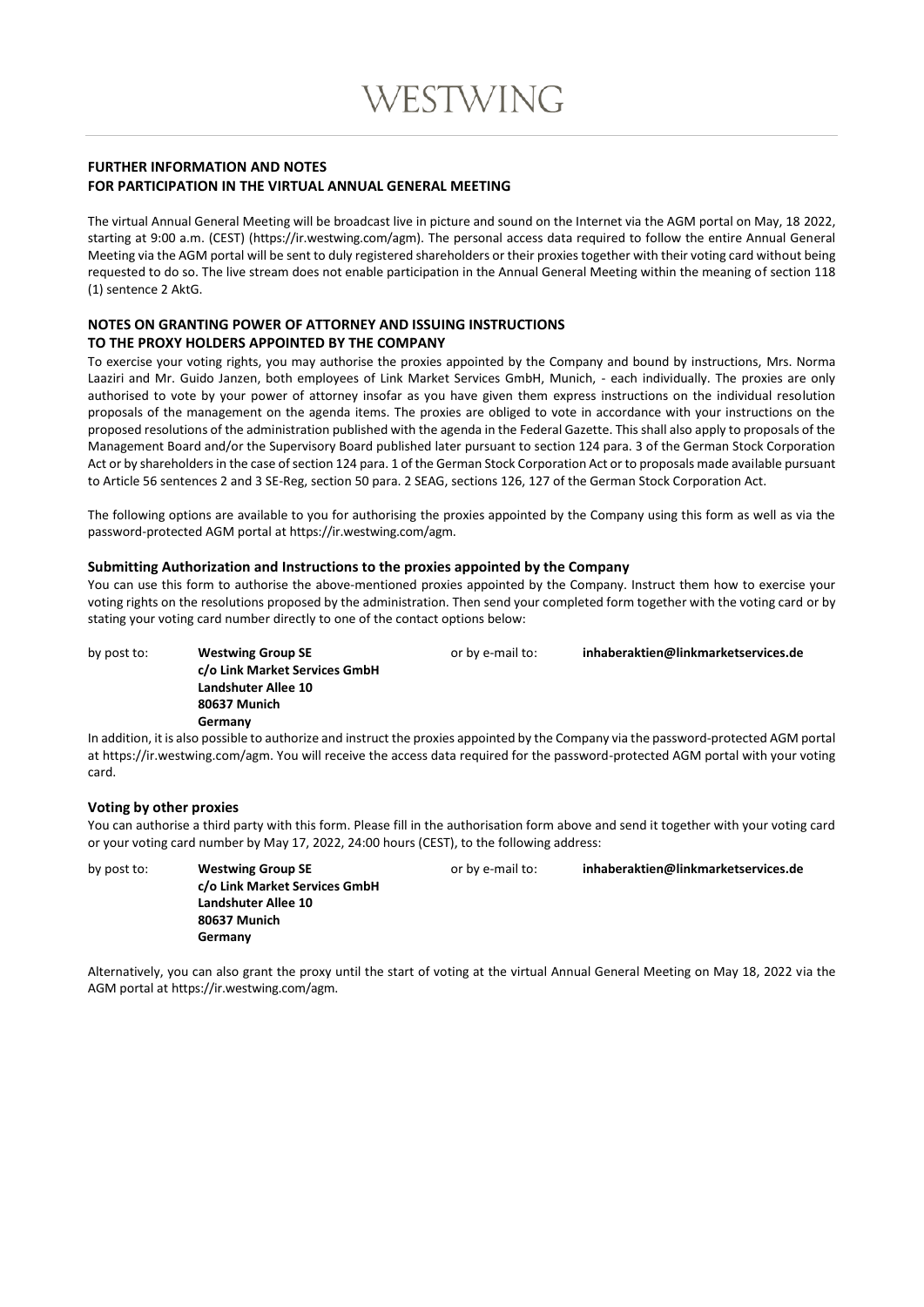# WESTWING

Special conditions may apply to the authorisation of credit institutions or other intermediaries, an association of shareholders, a voting advisor or any other person or association of persons equivalent to an intermediary pursuant to section 135 para. 8 of the German Stock Corporation Act (AktG). Shareholders are therefore requested to consult with the relevant proxy recipients on the details, in particular on the respective form.

Proxies (with the exception of the proxies appointed by the Company) cannot physically attend the Annual General Meeting. They may only exercise the voting right for the shareholders they represent by way of electronic communication by postal vote or by granting (sub-)power of attorney to the proxies of the Company. The exercise of rights by a proxy by way of electronic communication via the password-protected AGM portal requires that the proxy receives the personal access data sent with the voting card from the grantor of the proxy.

#### **Exercise of voting rights by postal vote**

Shareholders or their proxies may cast their votes by electronic communication without attending the Annual General Meeting (postal vote). Voting by electronic absentee ballot can be done in the AGM portal.

Voting in the AGM portal is possible from April 27, 2022, 0:00 hours (CEST), before and during the virtual AGM until the start of voting in the virtual AGM on May 18, 2022. Until the beginning of the voting in the virtual general meeting, a previously cast vote can also be changed or revoked in the AGM portal. The personal access data for the AGM portal will be sent to duly registered shareholders or their proxies together with their voting card without request.

### **It is pointed out that other communication channels for postal voting are not available, in particular no sending of the postal vote by post.**

#### **Additional notes:**

If divergent declarations are received by different means of transmission and it is not recognisable which was submitted last, they will be considered in the following order: 1. via the AGM portal, 2. by e-mail, 3. in paper form. If postal votes (exclusively via the AGM portal) and proxy/instructions to proxies of the Company are received and it is not recognisable which was submitted last, postal votes are always considered to have priority.

If instructions are not properly filled in or not clearly given, the proxies appointed by the Company, depending on the voting procedure, will either abstain or not participate in the voting for the respective agenda items.

If notifiable motions from shareholders (counter-motions) or election proposals have been received for the agenda of our Annual General Meeting, you can view their wording on the internet at https://ir.westwing.com/agm. You may also issue instructions to the Company's proxies for exercising your voting rights in a vote on such counter-motions and/or election proposals by shareholders or exercise your voting rights in such a vote by postal vote. You may join a counter-motion that is solely directed at rejecting a resolution proposal of the administration by voting against the administration proposal.

The proxies appointed by the Company are bound to vote in accordance with your instructions. You cannot instruct the proxies appointed by the Company to raise an objection, file a motion, ask questions or submit a statement.

If separate votes are held on an agenda item instead of collective voting, the instructions given to the proxies appointed by the Company will apply accordingly to each item of the separate votes.